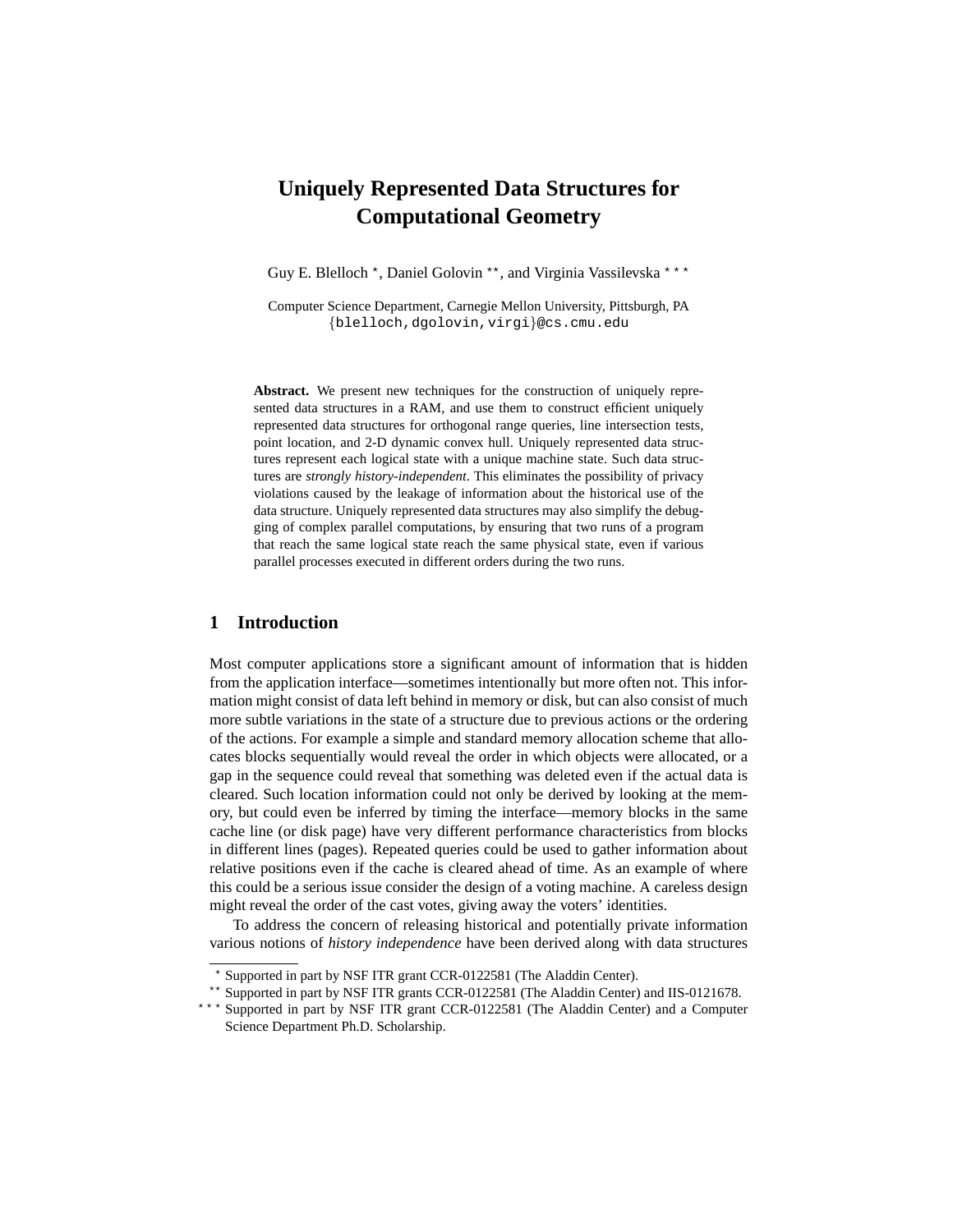that support these notions  $[14, 18, 13, 7, 1]$ . Roughly, a data structure is history independent if someone with complete access to the memory layout of the data structure (henceforth called the "observer") can learn no more information than a legitimate user accessing the data structure via its standard interface (*e.g.*, what is visible on screen). The most stringent form of history independence, *strong history independence*, requires that the behavior of the data structure under its standard interface along with a collection of randomly generated bits, which are revealed to the observer, uniquely determine its memory representation. We say that such structures have a *unique representation*.

The idea of unique representations had also been studied earlier [24, 25, 2] largely as a theoretical question to understand whether redundancy is required to efficiently support updates in data structures. The results were mostly negative. Anderson and Ottmann [2] showed, for example, that ordered dictionaries require  $\Theta(n^{1/3})$  time, thus separating unique representations from redundant representations (redundant representations support dictionaries in  $\Theta(\log n)$  time, of course). This is the case even when the representation is unique only with respect to the pointer structure and not necessarily with respect to memory layout. The model considered, however, did not allow randomness or even the inspection of secondary labels assigned to the keys.

Recently Blelloch and Golovin [4] described a uniquely represented hash table that supports insertion, deletion and queries on a table with n items in  $O(1)$  expected time per operation and using  $O(n)$  space. The structure only requires  $O(1)$ -wise independence of the hash functions and can therefore be implemented using  $O(\log n)$  random bits. The approach makes use of recent results on the independence required for linear probing [20] and is quite simple and likely practical. They also showed a perfect hashing scheme that allows for  $O(1)$  worst-case queries, although it requires more random bits and is probably not practical. Using the hash tables they described efficient uniquely represented data structures for ordered dictionaries and the order maintenance problem [10]. This does not violate the Anderson and Ottmann bounds as it allows random bits to be part of the input.

In this paper we use these and other results to develop various uniquely represented structures in computational geometry. We show uniquely represented structures for the well studied dynamic versions of orthogonal range searching, horizontal point location, and orthogonal line intersection. All our bounds match the bounds achieved using fractional cascading [8], except that our bounds are in expectation instead of worst-case bounds. In particular for all problems the structures support updates in  $O(\log n \log \log n)$  expected time and queries in  $O(\log n \log \log n + k)$  expected time, where k is the size of the output. They use  $O(n \log n)$  space and use  $O(1)$ -wise independent hash functions. Although better redundant data structures for these problems are known [15, 17, 3] (an  $O(\log \log n)$ -factor improvement), our data structures are the first to be uniquely represented. Furthermore they are quite simple, arguably simpler than previous redundant structures that match our bounds.

Instead of fractional cascading our results are based on a uniquely represented data structure for the ordered subsets problem (OSP). This problem is to maintain subsets of a totally ordered set under insertions and deletions to either the set or the subsets, as well as predecessor queries on each subset. Our data structure supports updates or comparisons on the totally ordered set in expected  $O(1)$  time, and updates or queries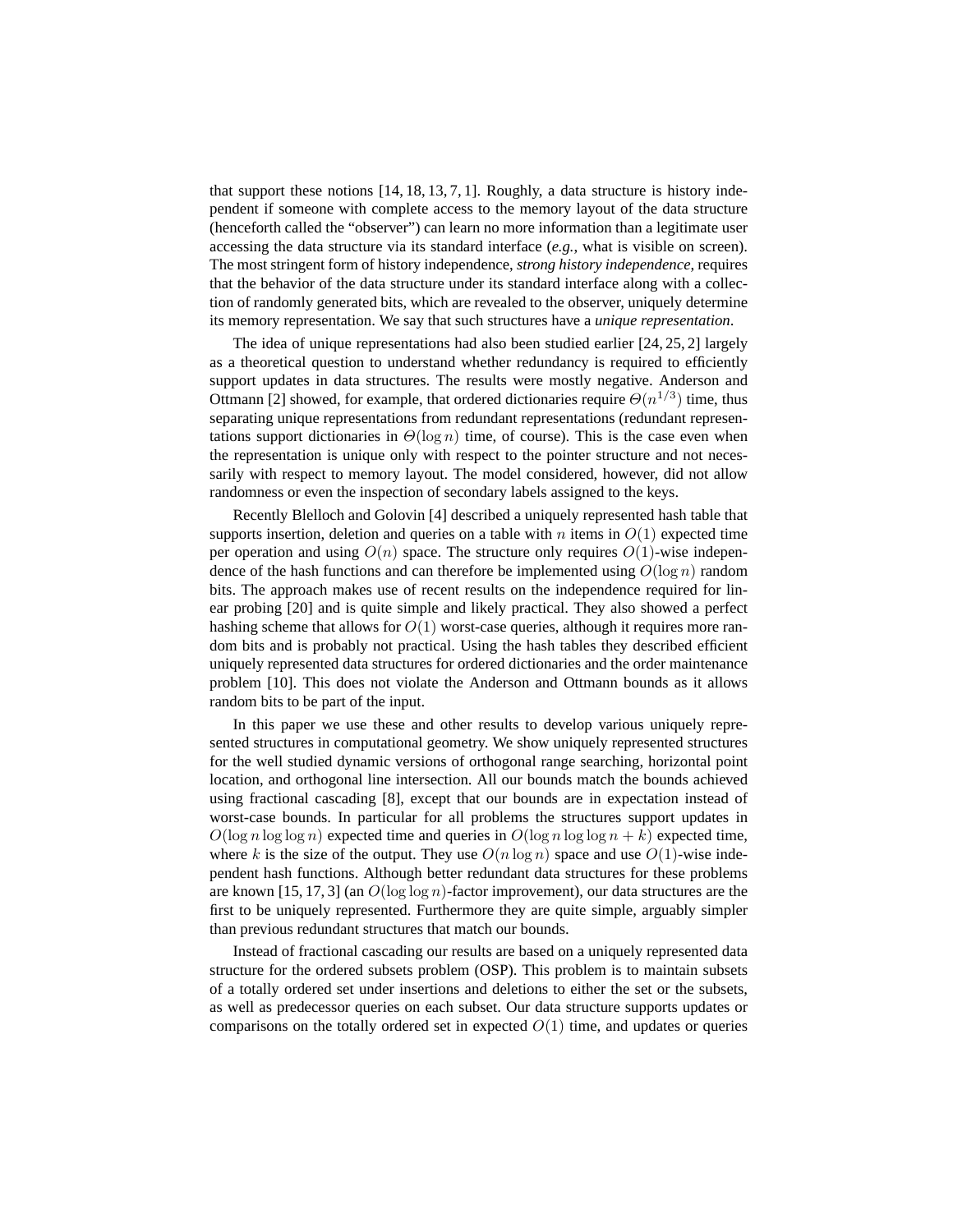to the subsets in expected  $O(\log \log m)$  time, where m is the total number of element occurrences in subsets. This structure may be of independent interest.

We also describe a uniquely represented data structure for 2-D dynamic convex hull. For *n* points it supports point insertions and deletions in  $O(\log^2 n)$  expected time, outputs the convex hull in time linear in the size of the hull, takes expected  $O(n)$  space, and uses only  $O(\log n)$  random bits. Although better results for planar convex hull are known ([6]) , we give the first uniquely represented data structure. Due to space considerations, the details of our results on horizontal point location and dynamic planar convex hull appear in the full version of the paper [5].

Our results are of interest for a variety of reasons. From a theoretical point of view they shed some light on whether redundancy is required to efficiently support dynamic structures in geometry. From the privacy viewpoint range searching is an important database operation for which there might be concern about revealing information about the data insertion order, or whether certain data was deleted. Unique representations also have potential applications to concurrent programming and digital signatures [4].

### **2 Preliminaries**

Let R denote the real numbers,  $\mathbb Z$  denote the integers, and N denote the naturals. Let  $[n]$ for  $n \in \mathbb{Z}$  denote  $\{1, 2, \ldots, n\}.$ 

*Unique Representation.* Formally, an *abstract data type* (ADT) is a set V of logical states, a special starting state  $v_0 \in V$ , a set of allowable operations  $O$  and outputs  $Y$ , a transition function  $t : V \times O \to V$ , and an output function  $y : V \times O \to V$ . The ADT is initialized to  $v_0$ , and if operation  $O \in \mathcal{O}$  is applied when the ADT is in state  $v$ , the ADT outputs  $y(v, O)$  and transitions to state  $t(v, O)$ . A *machine model* M is itself an ADT, typically at a relatively low level of abstraction, endowed with a programming language. Example machine models include the *random access machine* (RAM), the *Turing machine* and various *pointer machines*. An *implementation* of an ADT A on a machine model  $\mathcal M$  is a mapping f from the operations of  $\mathcal A$  to programs over the operations of M. Given a machine model M, an implementation f of some ADT  $(V, v_0, t, y)$ is said be *uniquely represented* (UR) if for each  $v \in V$ , there is a unique machine state  $\sigma(v)$  of M that encodes it. Thus, if we run  $f(0)$  on M exactly when we run O on  $(V, v_0, t, y)$ , then the machine is in state  $\sigma(v)$  iff the ADT is in logical state v.

*Model of Computation & Memory allocation.* Our model of computation is a unit cost RAM with word size at least  $log |U|$ , where U is the universe of objects under consideration. As in [4], we endow our machine with an infinite string of random bits. Thus, the machine representation may depend on these random bits, but our strong history independence results hold no matter what string is used. In other words, a computationally unbounded observer with access to the machine state and the random bits it uses can learn no more than if told what the current logical state is. We use randomization solely to improve performance; in our performance guarantees we take probabilities and expectations over these random bits.

Our data structures are based on the solutions of several standard problems. For some of these problems UR data structures are already known. The most basic structure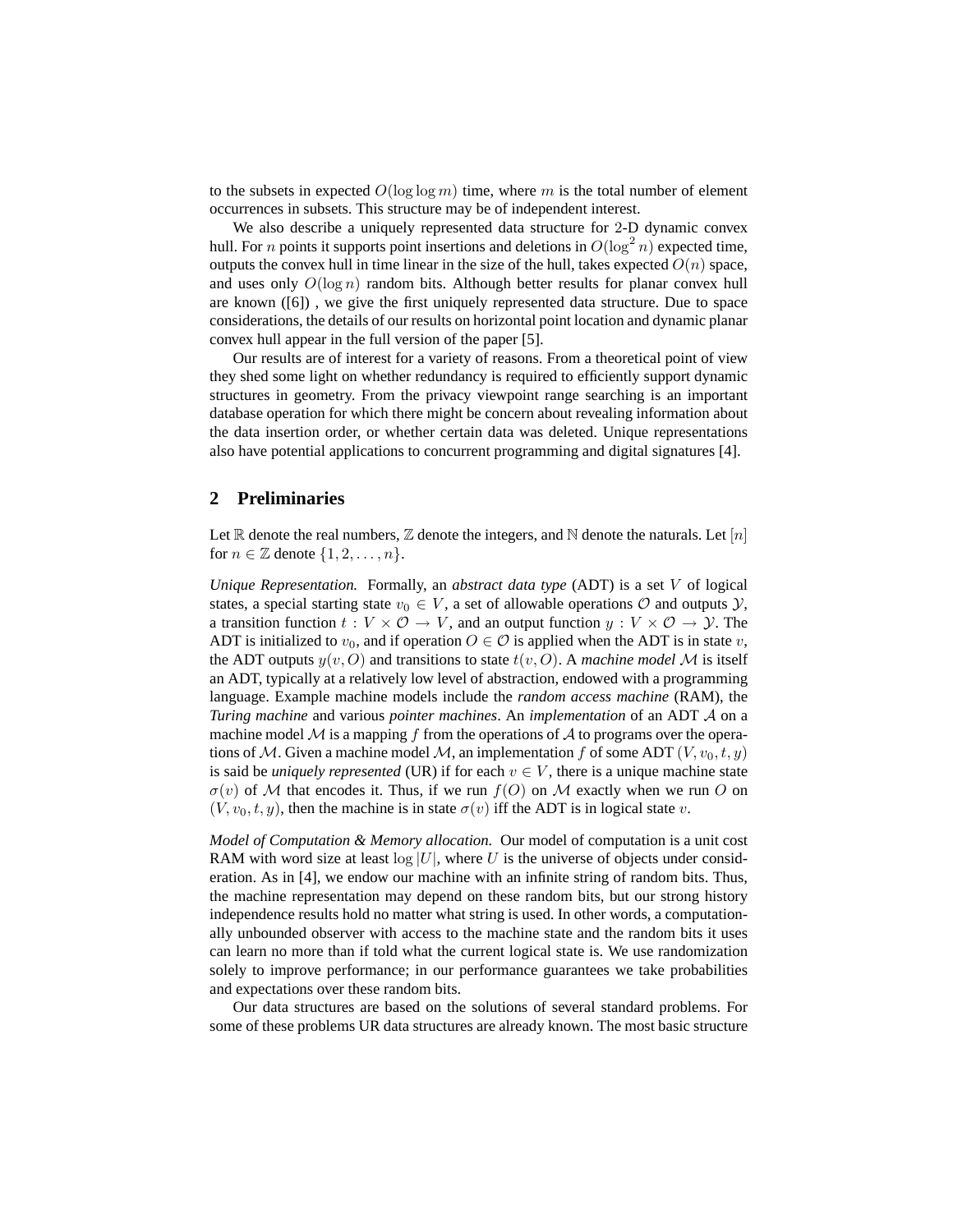that is required throughout this paper is a hash table with insert, delete and search. The most common use of hashing in this paper is for memory allocation. Traditional memory allocation depends on the history since locations are allocated based on the ordering in which they are requested. We maintain data structures as a set of *blocks*. Each block has its own unique integer label which is used to hash the block into a unique *memory cell*. It is not too hard to construct such block labels if the data structures and the basic elements stored therein have them. For example, we can label points in  $\mathbb{R}^d$ using their coordinates and if a point  $p$  appears in multiple structures, we can label each copy using a combination of  $p$ 's label, and the label of the data structure containing that copy. Such a representation for memory contains no traditional "pointers" but instead uses labels as pointers. For example for a tree node with label  $l_p$ , and two children with labels  $l_1$  and  $l_2$ , we store a cell containing  $(l_1, l_2)$  at label  $l_p$ . This also allows us to focus on the construction of data structures whose *pointer structure* is UR; such structures together with this memory allocation scheme yield UR data structures in a RAM. Note that all of the tree structures we use have pointer structures that are UR, and so the proofs that our structures are UR are quite straightforward. We omit the details due to lack of space.

*Trees.* Throughout this paper we make significant use of tree-based data structures. We note that none of the deterministic trees (e.g. red-black, AVL, splay-trees, weightbalanced trees) have unique representations, even not accounting for memory layout. We therefore use randomized treaps [22] throughout our presentation. We expect that one could also make use of skip lists [21] but we can leverage the elegant results on treaps with respect to limited randomness. For a tree T, let  $|T|$  be the number of nodes in T, and for a node  $v \in T$ , let  $T_v$  denote the subtree rooted at v, and let depth $(x)$ denote the length of the path from  $x$  to the root of  $T$ .

**Definition 1** ( $k$ -Wise Independence). Let  $k \in \mathbb{Z}$  and  $k \geq 2$ . A set of random variables is k-wise independent *if any* k-subset of them is independent. A family H of hash func*tions from set* A *to set* B *is* k-wise independent *if the random variables in*  $\{h(x)\}_{x \in A}$ *are* k*-wise independent and uniform on* B *when* h *is picked at random from* H*.*

Unless otherwise stated, all treaps in this paper use 8-wise independent hash functions to generate priorities. We use the following properties of treaps.

**Theorem 1 (Selected Treap Properties [22]).** *Let* T *be a random treap on* n *nodes with priorities generated by an* 8*-wise independent hash function from nodes to* [p]*,* where  $p \geq n^3$ . Then for any  $x \in T$ ,

*(1)*  $\mathbf{E}[\text{depth}(x)] \leq 2\ln(n) + 1$ *, so access and update times are expected*  $O(\log n)$ *(2)*  $Pr[|T_x| = k] = O(1/k^2)$  *for all*  $1 \le k < n$ 

(3) Given a predecessor handle, the expected insertion or deletion time is  $O(1)$ 

*(4) If the time to rotate a subtree of size k is*  $f(k)$  *for some*  $f : \mathbb{N} \to \mathbb{R}_{\geq 1}$ *, the total* time due to rotations to insert or delete an element is  $O\left(\frac{f(n)}{n} + \sum_{0 < k < n} \frac{f(k)}{k^2}\right)$ *in expectation. Thus even if the cost to rotate a subtree is linear in its size (e.g.,*  $f(k) = \Theta(k)$ , updates take expected  $O(\log n)$  time.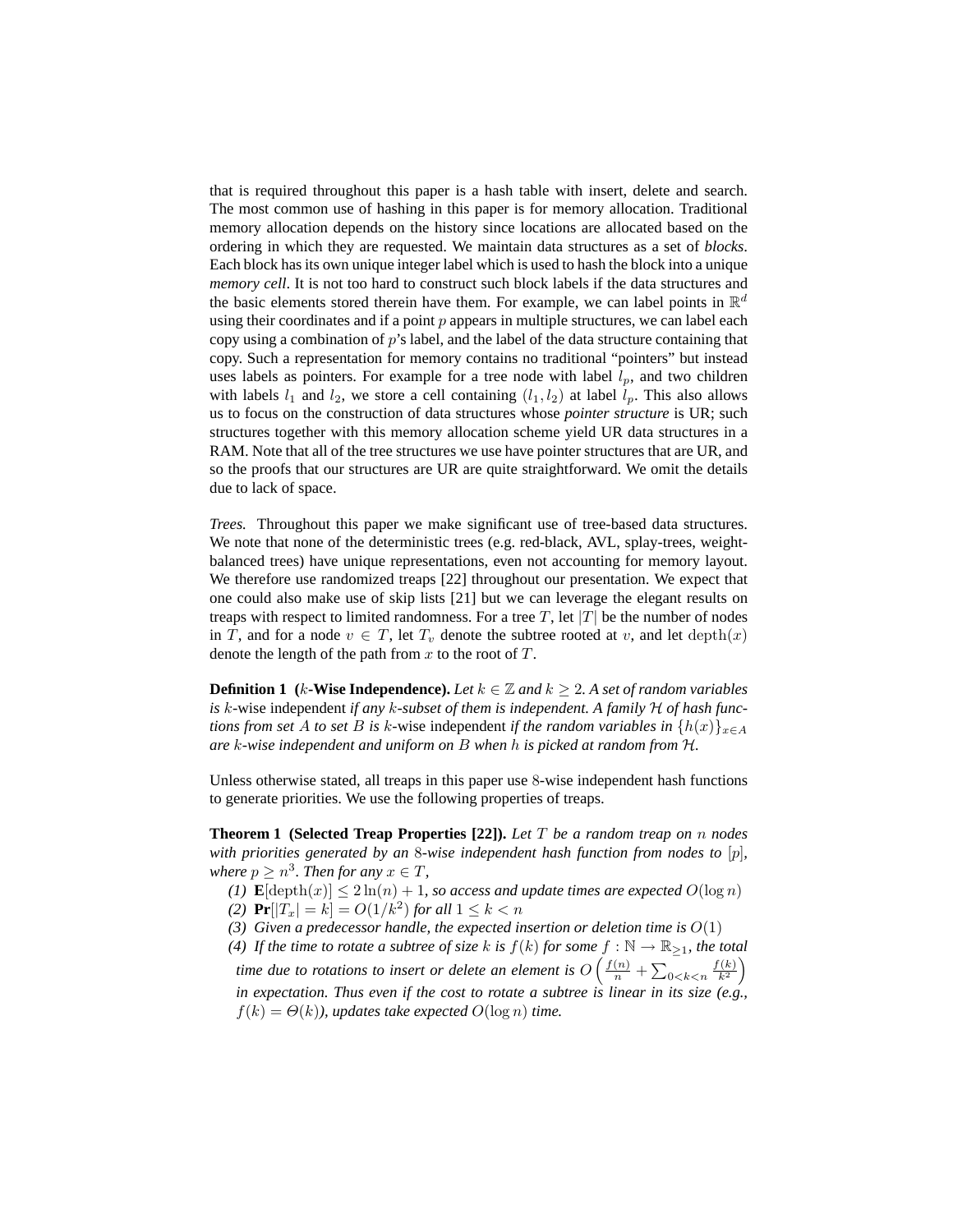*Dynamic Ordered Dictionaries.* The dynamic ordered dictionary problem is to maintain a set  $S \subset U$  for a totally ordered universe  $(U, \leq)$ . In this paper we consider supporting insertion, deletion, predecessor (Pred $(x, S) = \max\{e \in S | e < x\}$ ) and successor  $(\text{Succ}(x, S) = \min\{e \in S | e > x\})$ . Henceforth we will often skip successor since it is a simple modification to predecessor. If the keys come from the universe of integers  $U = [m]$  a simple variant of the Van Emde Boas *et. al.* structure [26] is UR and supports all operations in  $O(\log \log m)$  expected time [4] and  $O(|S|)$  space. Under the comparison model we can use treaps to support all operations in  $O(\log |S|)$  time and space. In both cases  $O(1)$ -wise independence of the hash functions is sufficient. We sometimes associate data with each element.

*Order Maintenance.* The *Order-Maintenance* problem [10] (OMP) is to maintain a total ordering  $L$  on  $n$  elements while supporting the following operations:

- Insert $(x, y)$ : insert new element y right after x in L.
- Delete $(x)$ : delete element x from L.
- Compare $(x, y)$ : determine if x precedes y in L.

In previous work [4] the first two authors described a randomized UR data structure for the problem that supports compare in  $O(1)$  worst-case time and updates in  $O(1)$ expected time. It is based on a three level structure. The top two levels use treaps and the bottom level uses state transitions. The bottom level contains only  $O(\log \log n)$ elements per structure allowing an implementation based on table lookup. In this paper we use this order maintenance structure to support ordered subsets.

*Ordered Subsets.* The *Ordered-Subset* problem (OSP) is to maintain a total ordering L and a collection of subsets of L, denoted  $S = \{S_1, \ldots, S_q\}$  with  $m = |L| + \sum_{i=1}^q |S_i|$ while supporting the OMP operations on  $L$  and the following ordered dictionary operations on each  $S_k$ :

- Insert $(x, S_k)$ : insert  $x \in L$  into set  $S_k$ .
- Delete $(x, S_k)$ : delete x from  $S_k$ .
- Pred $(x, S_k)$ : For  $x \in L$ , return max $\{e \in S_k | e < x\}$ .

Dietz [11] first describes this problem in the context of fully persistent arrays, and gives a solution yielding  $O(\log \log m)$  expected amortized time operations. Mortensen [16] describes a solution that supports updates to the subsets in expected  $O(\log \log m)$  time, and all other operations in  $O(\log \log m)$  worst case time, where m is the total number of element occurrences in subsets. In section 3 we describe a UR version.

## **3 Uniquely Represented Ordered Subsets**

Here we describe a UR data structure for the ordered-subsets problem. It supports the OMP operations on  $L$  in expected  $O(1)$  time and the dynamic ordered dictionary problems on the subsets in expected  $O(\log \log m)$  time, where  $m = |L| + \sum_{i=1}^{q} |S_i|$ . We use a somewhat different approach than Mortensen [16], which relied heavily on the solution of some other problems which we do not know how to make UR. Our solution is more self-contained and is therefore of independent interest beyond the fact that it is UR. Furthermore, our results improve on Mortensen's results by supporting insertion into and deletion from L in  $O(1)$  instead of  $O(\log \log m)$  time.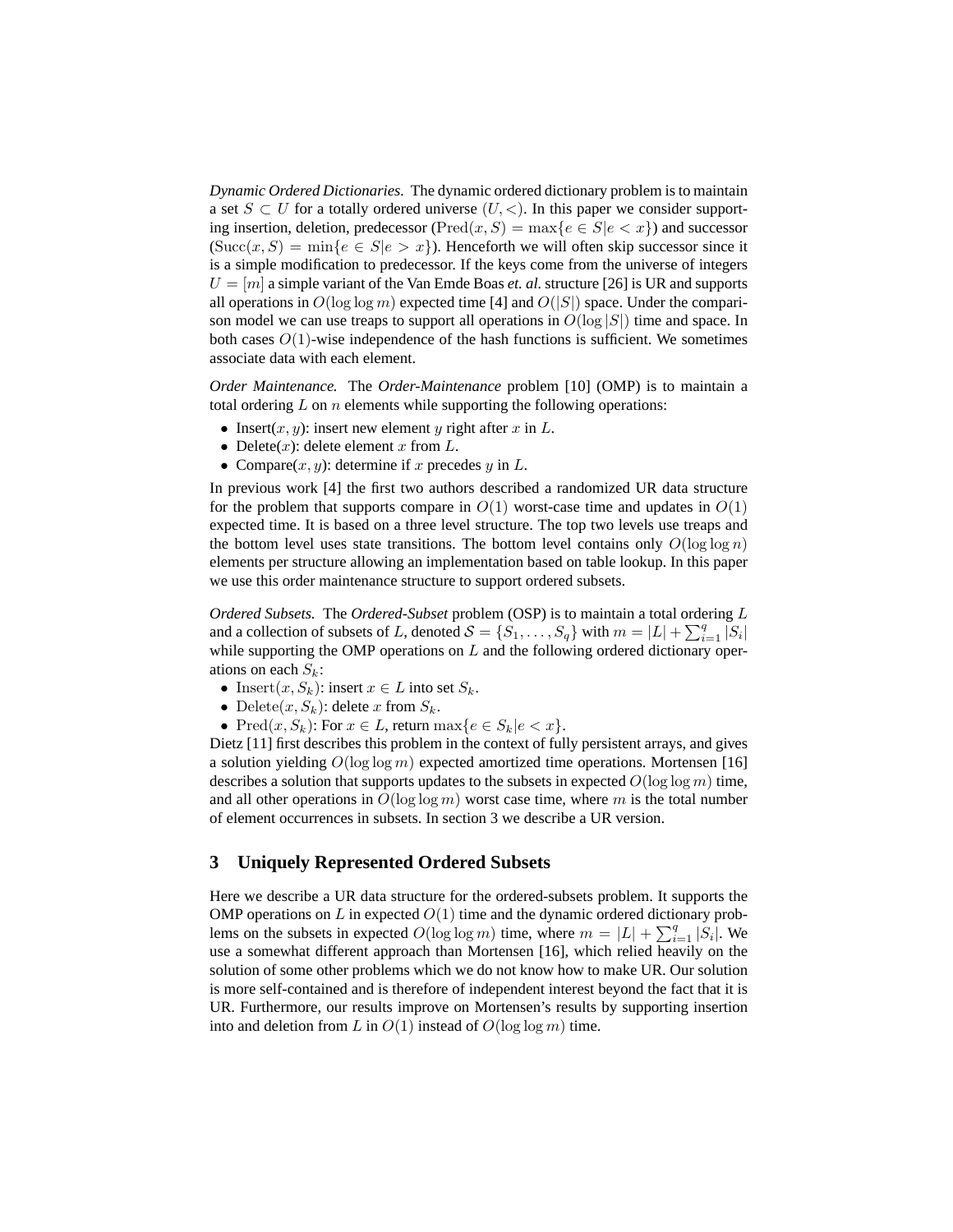**Theorem 2.** Let  $m := |\{(x, k) : x \in S_k\}| + |L|$ . There exists a UR data structure *for the ordered subsets problem that uses* O(m) *space, supports all OMP operations in expected* O(1) *time, and all other operations in expected* O(log log m) *time.*

We devote the rest of this section to proving Theorem 2. To construct the data structure, we start with a UR *order maintenance* data structure on L, which we will denote by  $D$  (see Section 2). Whenever we are to compare two elements, we simply use  $D$ .

We recall an approach used in constructing D [4], *treap partitioning*: Given a treap T and an element  $x \in T$ , let its *weight*  $w(x,T)$  be the number of descendants, including itself. For a parameter s, let  $\mathcal{L}_s[T] = \{x \in T : w(x,T) \geq s\} \cup \{\text{root}(T)\}\$  be the *weight* s partition leaders of  $T^1$ . For every  $x \in T$  let  $\ell(x, T)$  be the least (deepest) ancestor of  $x$  in  $T$  that is a partition leader. Here, each node is considered an ancestor of itself. The weight s partition leaders partition the treap into the sets  $\{y \in T : \ell(y, T) = x\} : x \in$  $\mathcal{L}_s[T]$ , each of which is a contiguous block of keys from T.

In the construction of  $D \left[ 4 \right]$  the elements of the order are treap partitioned twice, at weight  $s := \Theta(\log |L|)$  and again at weight  $\Theta(\log \log |L|)$ . The partition sets at the finer level of granularity are then stored in UR hash tables. In the rest of the exposition we will refer to the treap on all of L as  $T(D)$ . The set of weight s partition leaders of  $T(D)$  is denoted by  $\mathcal{L}[T(D)]$ , and the treap on these leaders by  $T(\mathcal{L}[D])$ .

The other main structure that we use is a treap  $T$  containing all elements from the set  $\hat{L} = \{(x, k) : x \in S_k\} \cup \{(x, 0) : x \in \mathcal{L}[T(D)]\}$ . Treap  $\mathcal T$  is partitioned by weight  $log m$  partition leaders. These leaders are labeled with the path from the root to their node (0 for left, 1 for right), so that label of each v is the binary representation of the root to v path. We keep a hash table H that maps labels to nodes, so that the subtreap of  $\mathcal T$  on  $\mathcal L[\mathcal T]$  forms a trie. It is important that only the leaders are labeled since otherwise insertions and deletions would require  $O(\log m)$  time. We maintain a pointer from each node of T to its leader. In addition, we maintain pointers from each  $x \in \mathcal{L}[T(D)]$  to  $(x, 0) \in \mathcal{T}$ .

We store each subset  $S_k$  in its own treap  $T_k$ , also partitioned by weight  $\log m$  leaders. When searching for the predecessor in  $S_k$  of some element x, we use T to find the leader  $\ell$  in  $T_k$  of the predecessor of x in  $S_k$ . Once we have  $\ell$ , the predecessor of x can easily be found by searching in the  $O(\log m)$ -size subtree of  $T_k$  rooted at  $\ell$ . To guide the search for  $\ell$ , we store at each node v of T the minimum and maximum  $T_k$ -leader labels in the subtree rooted at v, if any. Since we have multiple subsets we need to find predecessors in, we actually store at each v a *mapping* from each subset  $S_k$  to the minimum and maximum leader of  $S_k$  in the subtree rooted at v. For efficiency, for each leader  $v \in \mathcal{T}$  we store a hash table  $H_v$ , mapping  $k \in [q]$  to the tuple  $(\min\{u : u \in \mathcal{L}[T_k] \text{ and } (u,k) \in \mathcal{T}_v\}, \max\{u : u \in \mathcal{L}[T_k] \text{ and } (u,k) \in \mathcal{T}_v\}),\text{ if it }$ exists. Recall  $\mathcal{T}_v$  is the subtreap of  $\mathcal T$  rooted at v. The high-level idea is to use the hash tables  $H_v$  to find the right "neighborhood" of  $O(\log m)$  elements in  $T_k$  which we will have to update (in the event of an update to some  $S_k$ ), or search (in the event of a predecessor or successor query). Since these neighborhoods are stored as treaps, updating and searching them takes expected  $O(\log \log m)$  time. We summarize these definitions, along with some others, in Table 1.

<sup>&</sup>lt;sup>1</sup> For technical reasons we include  $\text{root}(T)$  in  $\mathcal{L}_s[T]$  ensuring that  $\mathcal{L}_s[T]$  is nonempty.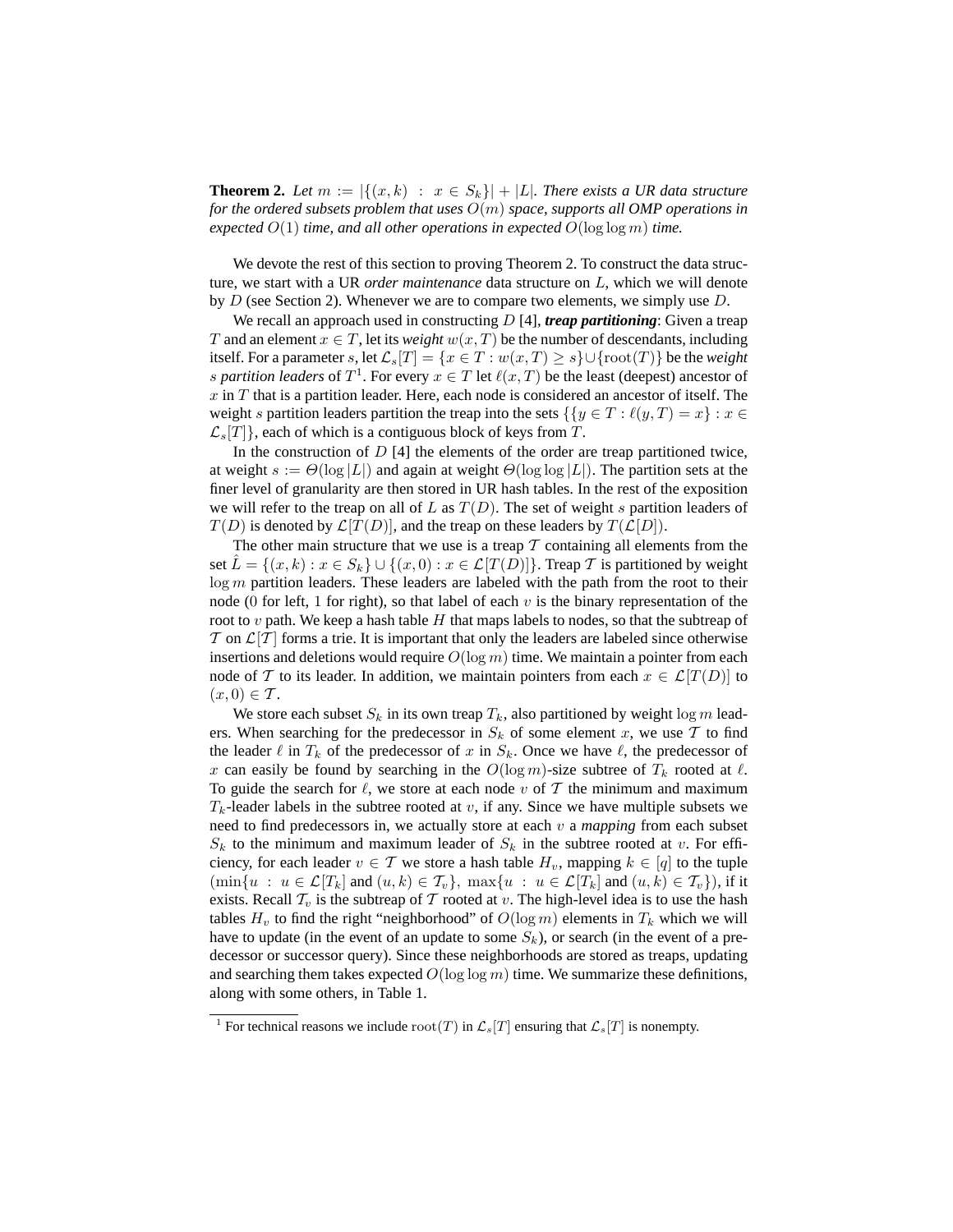| Н                     | hash table mapping label $i \in \{0,1\}^m$ to a pointer to the leader of T with label i                                                  |
|-----------------------|------------------------------------------------------------------------------------------------------------------------------------------|
| $H_v$                 | hash table mapping $k \in [q]$ to the tuple (if it exists)                                                                               |
|                       | $(\min\{u : u \in \mathcal{L}[T_k] \wedge (u,k) \in \mathcal{T}_v\}, \max\{u : u \in \mathcal{L}[T_k] \wedge (u,k) \in \mathcal{T}_v\})$ |
| w(x,T)                | number of descendants of node $x$ of treap $T$                                                                                           |
| $\mathcal{L}[T]$      | weight $s = \Theta(\log m)$ partition leaders of treap T                                                                                 |
| $\ell(x,T)$           | the partition leader of $x$ in $T$                                                                                                       |
| $T_k$                 | treap containing all elements of the ordered subset $S_k, k \in [q]$                                                                     |
| T(D)                  | the treap on $L$                                                                                                                         |
| $ T(\mathcal{L}[D] )$ | the subtreap of $T(D)$ on the weight $s = \Theta(\log m)$ leaders of $T(D)$                                                              |
| $J_x$                 | for $x \in \mathcal{L}[T(D)]$ , a treap containing $\{u \in L : \ell(u,T(D)) = x \text{ and } \exists i : u \in S_i\}$                   |
| Ĺ                     | the set $\{(x,k): x \in S_k\} \cup \{(x,0): x \in \mathcal{L}[T(D)]\}$                                                                   |
| $\tau$                | a treap storing $\hat{L}$                                                                                                                |
| $I_r$                 | for $x \in L$ , a fast ordered dictionary [4] mapping each $k \in \{i : x \in S_i\}$ to $(x, k)$ in T                                    |
|                       | Toble 1. Come useful notation and definitions of various structures we maintain                                                          |

**Table 1.** Some useful notation and definitions of various structures we maintain.

We use the following Lemma to bound the number of changes on partition leaders.

**Lemma 1.** [4] Let  $s \in \mathbb{Z}^+$  and let T be a treap of size at least s. Let T' be the treap *induced on the weight* s *partition leaders in* T*. Then the probability that inserting a new element into* T *or deleting an element from* T *alters the structure of* T 0 *is* c/s *for some global constant* c*.*

Note that each partition set has size at most  $O(\log m)$ . The treaps  $T_k$ ,  $J_x$  and  $\mathcal T$ , and the dictionaries  $I_x$  from Table 1 are stored explicitly. We also store the minimum and maximum element of each  $\mathcal{L}[T_k]$  explicitly. We use a total ordering for  $\tilde{L}$  as follows:  $(x, k) < (x', k')$  if  $x < x'$  or  $x = x'$  and  $k < k'$ .

*OMP Insert & Delete Operations:* These operations remain largely the same as in the order maintenance structure of [4]. We assume that when  $x \in L$  is deleted it is not in any set  $S_k$ . The main difference is that if the set  $\mathcal{L}[T(D)]$  changes we will need to update the treaps  $\{J_v : v \in \mathcal{L}[T(D)]\}$ ,  $\mathcal{T}$ , and the tables  $\{H_v : v \in \mathcal{L}[T]\}$  appropriately.

Note that we can easily update  $H_v$  in time linear in  $|\mathcal{T}_v|$  using in-order traversal of  $\mathcal{T}_v$ , assuming we can test if x is in  $\mathcal{L}[T_k]$  in  $O(1)$  time. To accomplish this, for each k we can store  $\mathcal{L}[T_k]$  in a hash table. Thus using Theorem 1 we can see that all necessary updates to  $\{H_v : v \in \mathcal{T}\}\$  take expected  $O(\log m)$  time. Clearly, updating T itself requires only expected  $O(\log m)$  time. Finally, we bound the time to update the treaps  $J_v$  by the total cost to update  $T(\mathcal{L}[D])$  if the rotation of subtrees of size k costs  $k + \log m$ , which is  $O(\log m)$  by Theorem 1. This bound holds because  $|J_v|$  =  $O(\log m)$  for any v, and any tree rotation on  $T(D)$  causes at most 3s elements of  $T(D)$ to change their weight s leader. Therefore only  $O(\log m)$  elements need to be added or deleted from the treaps  $\{J_v : v \in T(\mathcal{L}[D])\}$ , and we can batch these updates in such a way that each takes expected amortized  $O(1)$  time. However, we need only make these updates if  $\mathcal{L}[T(D)]$  changes, which by Lemma 1 occurs with probability  $O(1/\log m)$ . Hence the expected overall cost is  $O(1)$ .

*Predecessor & Successor:* Suppose we wish to find the predecessor of x in  $S_k$ . (Finding the successor is analogous.) If  $x \in S_k$  we can test this in expected  $O(\log \log m)$  time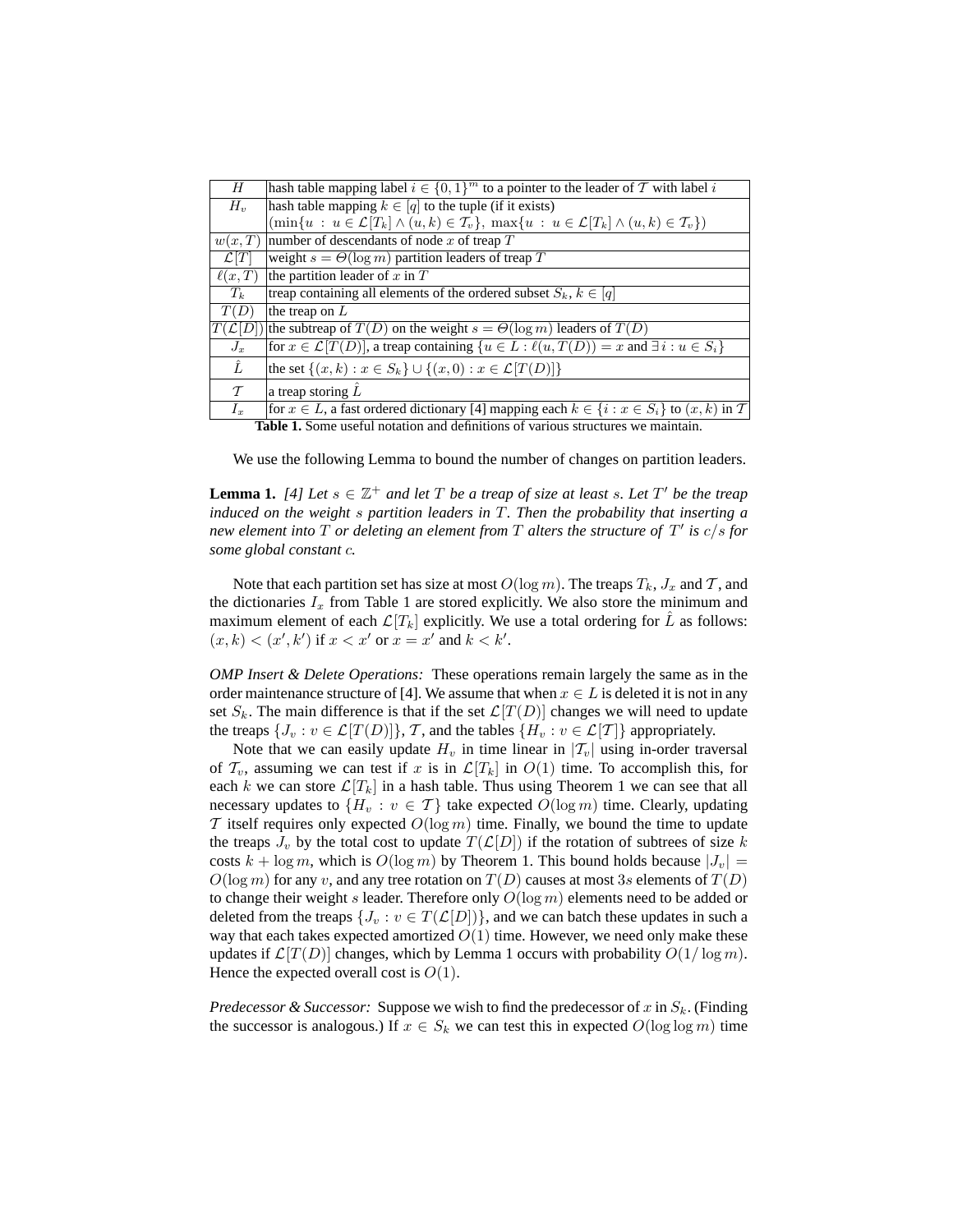using  $I_x$ . So suppose  $x \notin S_k$ . We will first find the predecessor w of  $(x, k)$  in T as follows. (We can handle the case that  $w$  does not exist by adding a special element to L that is smaller than all other elements and is considered to be part of  $\mathcal{L}[T(D)]$ . First search  $I_x$  for the predecessor  $k_2$  of k in  $\{i : x \in S_i\}$  in  $O(\log \log m)$  time. If  $k_2$ exists, then  $w = (x, k_2)$ . Otherwise, let y be the leader of x in  $T(D)$ , and let y' be the predecessor of y in  $\mathcal{L}[T(D)]$ . Then either  $w \in \{(y', 0), (y, 0)\}$  or else  $w = (z, k_3)$ , where  $z = \max\{u : u < x \text{ and } u \in J_u \cup J_{u'}\}$  and  $k_3 = \max\{i : z \in S_i\}$ . Thus we can find w in expected  $O(\log \log m)$  time using fast finger search for y', treap search on the  $O(\log m)$  sized treaps in  $\{J_v : v \in \mathcal{L}[T(D)]\}$ , and the fast dictionaries  $\{I_x : x \in L\}$ .

Once we have found the predecessor w of  $(x, k)$  in T, we search for the predecessor w' of x in  $\mathcal{L}[T_k]$ . (If w' does not exist, we simply use  $\min\{u \in \mathcal{L}[T_k]\}\)$ . To find w', we first use w to search for a node  $u'$ , defined as the leader  $(x, k)$  would have had in T, had it been given a priority of  $-\infty$ . Note that with priority  $-\infty$ ,  $(x, k)$  would be the leftmost leaf of the right subtree of  $w$  in  $T$ . Hence its leader would either be the leader of  $w$ , or the deepest leader on the leftmost path starting from the right child of  $w$ . Hence u' can be found in expected  $O(\log \log m)$  time, by binary searching on its label (i.e., if the label of w is  $\alpha$ , then find the maximum k such that  $\alpha \cdot 1 \cdot 0^k$  is an label in H).

Let P be the path from  $u'$  to the root of T. We use the label of  $u'$  and H to binary search on P for the deepest node  $v \in P$  for which  $\min\{u : u \in \mathcal{L}[T_k] \text{ and } (u,k) \in$  $\{\mathcal{T}_v\} < x$ . This takes  $O(\log |P|) = O(\log \log m)$  time in expectation. If  $v \neq u'$ , then  $u'$ is in the right subtree of v in T, and  $(w', k)$  is in the left subtree of v. So let  $v_l$  be the left child of v and note that  $w' = \max\{u : u \in \mathcal{L}[T_k] \text{ and } (u, k) \in \mathcal{T}_{v_l}\}\)$ , which we can look up in  $O(1)$  time after finding v by using  $H_v$ . Otherwise  $v = u'$ . In this case, lookup  $a := \min\{u : u \in \mathcal{L}[T_k] \text{ and } (u, k) \in \mathcal{T}_v\}$  and  $b := \max\{u : u \in \mathcal{L}[T_k] \text{ and } (u, k) \in \mathcal{T}_v\}$  $\{\tau_v\}$ , find the least common ancestor c of  $\{a, b\}$  in  $T_k$ , and starting from c search  $T_k$  for  $w'$ . Since a and b are both descendants of  $u'$ , their distance (i.e., one plus the number of nodes between them in the order) in  $\tilde{L}$  is at most  $s = \Theta(\log m)$ , and thus their distance in  $T_k$  is at most  $O(\log m)$ . However, in random treaps the expected length of a path between nodes at distance d is  $O(log(d))$ , even if priorities are generated using only 8-wise independent hash functions  $[22]$ . Thus we can find c in expected  $O(\log \log m)$  time. Note c has at most  $O(\log^2 m)$  descendants between a and b in  $T_k$ , since there are at most  $O(\log m)$  partition leaders between a and b and each has at most  $O(\log m)$  "followers" in its partition set, and we can find w' in expected  $O(\log \log m)$ time starting from c. Once we have found w', the predecessor of x in  $\mathcal{L}[T_k]$ , we can simply find the successor of w' in  $\mathcal{L}[T_k]$ , say w'', via fast finger search, and then search the subtreaps rooted at w' and w'' for the actual predecessor of x in  $S_k$  in expected  $O(\log \log m)$  time.

*OSP-Insert and OSP-Delete: OSP-Delete* is analogous to *OSP-Insert*, hence we focus on *OSP-Insert*. Suppose we wish to add x to  $S_k$ . First, if x is not currently in any sets  $\{S_i : i \in [q]\}$ , then find the leader of x in  $T(D)$ , say y, and insert x into  $J_y$  in expected  $O(\log \log m)$  time. Next, insert x into  $T_k$  as follows. Find the predecessor w of x in  $S_k$ , then insert x into  $T_k$  in expected  $O(1)$  time starting from w to speed up the insertion.

Find the predecessor w' of  $(x, k)$  in T as in the predecessor operation, and insert  $(x, k)$  into T using w' as a starting point. If neither  $\mathcal{L}[T_k]$  nor  $\mathcal{L}[T]$  changes, then no modifications to  $\{H_v : v \in \mathcal{L}[T]\}$  need to be made. If  $\mathcal{L}[T_k]$  does not change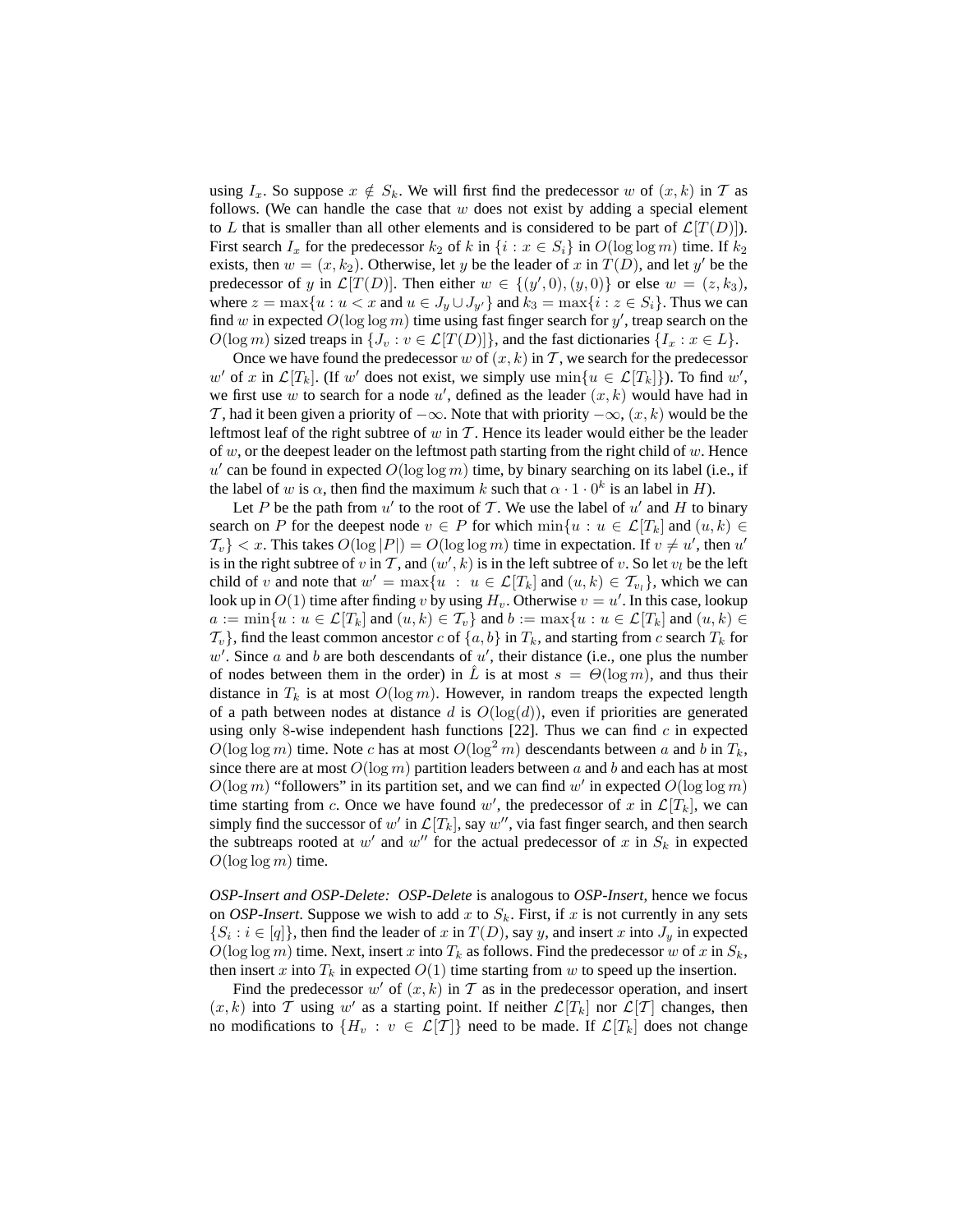but  $\mathcal{L}[T]$  does, as happens with probability  $O(1/\log m)$ , we can update T and  $\{H_u:$  $v \in \mathcal{L}[T]$  appropriately in expected  $O(\log m)$  time. If  $\mathcal{L}[T_k]$  changes, we must be careful when updating  $\{H_v : v \in \mathcal{L}[T]\}$ . Let  $\mathcal{L}[T_k]$  and  $\mathcal{L}[T_k]'$  be the leaders of  $T_k$  immediately before and after the addition of x to  $S_k$ , and let  $\Delta_k := (\mathcal{L}[T_k])$  –  $\mathcal{L}[T_k]'\cup (\mathcal{L}[T_k]'-\mathcal{L}[T_k])$ . Then we must update  $\{H_v : v \in \mathcal{L}[T]\}$  appropriately for all nodes  $v \in \mathcal{L}[\mathcal{T}]$  that are descendants of  $(x, k)$  as before, but must also update  $H_v$ for any node  $v \in \mathcal{L}[T]$  that is an ancestor of some node in  $\{(u, k) : u \in \Delta_k\}$ . It is not hard to see that these latter updates can be done in  $O(|\Delta_k| \log m)$  time. Moreover,  $\mathbf{E}[\Delta_k | x \in \mathcal{L}[T_k]'] = O(1)$ , since  $|\Delta_k|$  can be bounded by  $2(R+1)$ , where R is the number of rotations necessary to rotate x down to a leaf node in a treap on  $\mathcal{L}[T_k]'$ . Since it takes  $\Theta(R)$  time to delete x given a handle to it, from Theorem 1 we easily infer  $\mathbf{E}[R] = O(1)$ . Since the randomness for  $T_k$  is independent of the randomness used for T, these expectations multiply, for a total expected time of  $O(\log m)$ , conditioning on the fact that  $\mathcal{L}[T_k]$  changes. Since  $\mathcal{L}[T_k]$  only changes with probability  $O(1/\log m)$ , this part of the operation takes expected  $O(1)$  time. Finally, insert k into  $I_x$  in expected  $O(\log \log m)$  time, with a pointer to  $(x, k)$  in T.

### **4 Uniquely Represented Range Trees**

Let  $P = \{p_1, p_2, \dots, p_n\}$  be a set of points in  $\mathbb{R}^d$ . The well studied *orthogonal range reporting* problem is to maintain a data structure for P while supporting queries which given an axis aligned box B in  $\mathbb{R}^d$  returns the points  $P \cap B$ . The dynamic version allows for the insertion and deletion of points. Chazelle and Guibas [8] showed how to solve the two dimensional dynamic problem in  $O(\log n \log \log n)$  update time and  $O(\log n \log \log n + k)$  query time, where k is the size of the output. Their approach used fractional cascading. More recently Mortensen [17] showed how to solve it in  $O(\log n)$  update time and  $O(\log n + k)$  query time using a sophisticated application of Fredman and Willard's q-heaps [12]. All of these techniques can be generalized to higher dimensions at the cost of replacing the first  $\log n$  term with a  $\log^{d-1} n$  term [9].

Here we present a uniquely represented solution to the problem. It matches the bounds of the Chazelle and Guibas version, except ours are in expectation instead of worst-case bounds. Our solution does not use fractional cascading and is instead based on ordered subsets. One could probably derive a UR version based on fractional cascading, but making dynamic fractional cascading UR would require significant work<sup>2</sup> and is unlikely to improve the bounds. Our solution is simple and avoids any explicit discussion of weight balanced trees (the required properties fall directly out of known properties of treaps).

**Theorem 3.** Let P be a set of n points in  $\mathbb{R}^d$ . There exists a UR data structure for the *orthogonal range query problem that uses* O(n log<sup>d</sup>−<sup>1</sup> n) *space and* O(d log n) *random bits, supports point insertions or deletions in expected O(* $\log^{d-1} n \cdot \log \log n)$  *time, and queries in expected*  $O(\log^{d-1} n \cdot \log \log n + k)$  *time, where k is the size of the output.* 

If  $d = 1$ , simply use the dynamic ordered dictionaries solution [4] and have each element store a pointer to its successor for fast reporting. For simplicity we describe

 $2$  We expect a variant of Sen's approach [23] could work.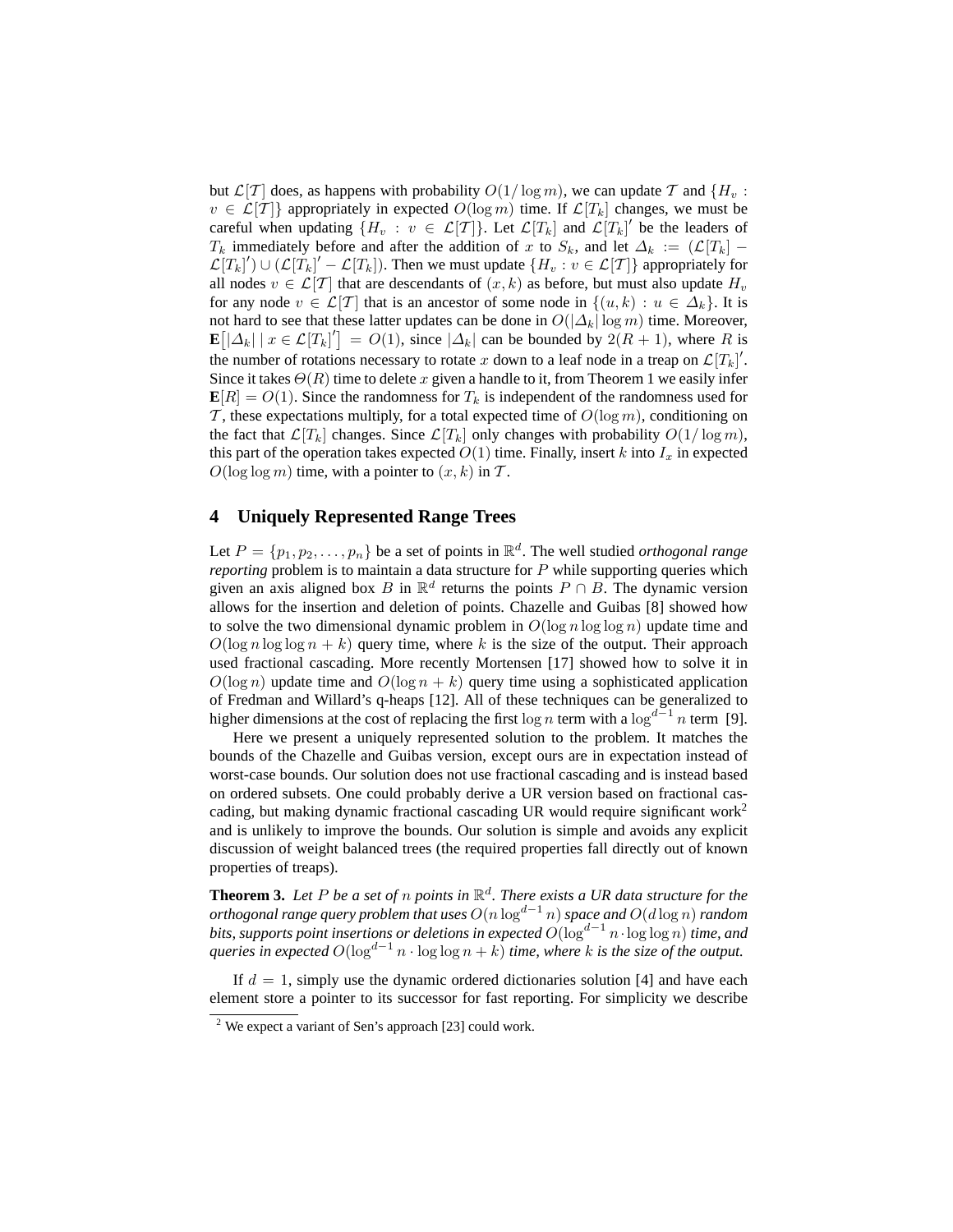the two dimensional case. The remaining cases with  $d \geq 3$  can be implemented using standard techniques [9] if treaps are used for the underlying hierarchical decomposition trees. The description will be deferred to the full paper. We will assume that the points have distinct coordinate values; thus, if  $(x_1, x_2), (y_1, y_2) \in P$ , then  $x_i \neq y_i$  for all  $i$ . (There are various ways to remove this assumption, e.g., the composite-numbers scheme or symbolic perturbations [9].) We store  $P$  in a random treap  $T$  using the ordering on the first coordinate as our BST ordering. We additionally store  $P$  in a second random treap  $T'$  using the ordering on the second coordinate as our BST ordering, and also store  $P$  in an ordered subsets instance  $D$  using this same ordering. We cross link these and use  $T'$  to find the position of any point we are given in  $D$ . The subsets of  $D$ are  $\{T_v : v \in T\}$ , where  $T_v$  is the subtree of T rooted at v. We assign each  $T_v$  a unique integer label k using the coordinates of v, so that  $T_v$  is  $S_k$  in D. The structure is UR as long as all of its components (the treap and ordered subsets) are uniquely represented.

To insert a point p, we first insert it by the second coordinate in  $T'$  and using the predecessor of p in  $T'$  insert a new element into the ordered subsets instance D. This takes  $O(\log n)$  expected time. We then insert p into T in the usual way using its x coordinate. That is, search for where  $p$  would be located in  $T$  were it a leaf, then rotate it up to its proper position given its priority. As we rotate it up, we can reconstruct the ordered subset for a node v from scratch in time  $O(|T_v| \log \log n)$ . Using Theorem 1, the overall time is  $O(\log n \log \log n)$  in expectation. Finally, we must insert p into the subsets  ${T<sub>v</sub> : v \in T$  and v is an ancestor of p. This requires expected  $O(\log \log n)$  time per ancestor, and there are only  $O(\log n)$  of them in expectation. Since these expectations are computed over independent random bits, they multiply, for an overall time bound of  $O(\log n \cdot \log \log n)$  in expectation. Deletion is similar.

To answer a query  $(p, q) \in \mathbb{R}^2 \times \mathbb{R}^2$ , where  $p = (p_1, p_2)$  is the lower left and  $q = (q_1, q_2)$  is the upper right corner of the box B in question, we first search for the predecessor  $p'$  of p and the successor  $q'$  of q in T (i.e., with respect to the first coordinate). We also find the predecessor  $p''$  of p and successor  $q''$  of q in T' (i.e., with respect to the second coordinate). Let w be the least common ancestor of  $p'$  and  $q'$  in  $T$ , and let  $A_{p'}$  and  $A_{q'}$  be the paths from  $p'$  and  $q'$  (inclusive) to w (exclusive), respectively. Let V be the union of right children of nodes in  $A_{p'}$  and left children of nodes in  $A_{q'}$ , and let  $S = \{T_v : v \in V\}$ . It is not hard to see that  $|V| = O(\log n)$  in expectation, that the sets in S are disjoint, and that all points in B are either in  $W := A_{p'} \cup \{w\} \cup A_{q'}$ or in  $\bigcup_{S \in \mathcal{S}} S$ . Compute W's contribution to the answer,  $W \cap B$ , in  $O(|W|)$  time by testing each point in turn. Since  $\mathbf{E}[\|W\|] = O(\log n)$ , this requires  $O(\log n)$  time in expectation. For each subset  $S \in \mathcal{S}$ , find  $S \cap B$  by searching for the successor of  $p''$ in  $S$ , and doing an in-order traversal of the treap in  $D$  storing  $S$  until reaching a point larger than q''. This takes  $O(\log \log n + |S \cap B|)$  time in expectation for each  $S \in \mathcal{S}$ , for a total of  $O(\log n \cdot \log \log n + k)$  expected time.

#### **5 Horizontal Point Location & Orthogonal Segment Intersection**

Let  $S = \{(x_i, x'_i, y_i) : i \in [n]\}$  be a set of *n* horizontal line segments. In the *horizontal point location problem* we are given a point  $(\hat{x}, \hat{y})$  and must find  $(x, x', y) \in S$ maximizing y subject to the constraints  $x \leq \hat{x} \leq x'$  and  $y < \hat{y}$ . In the related *orthog-*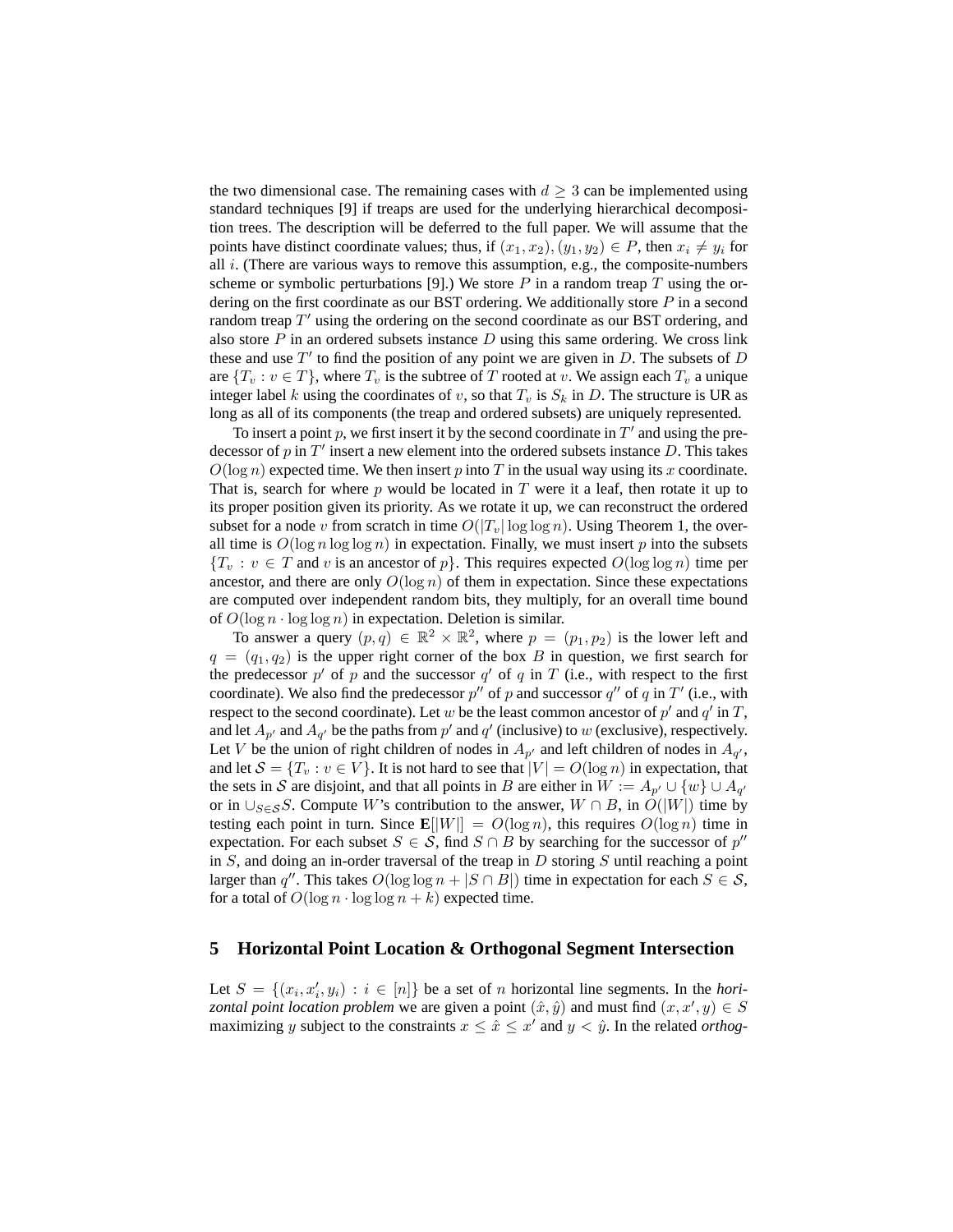*onal segment intersection problem* we are given a vertical line segment  $s = (x, y, y')$ , and must report all segments in S intersecting it, namely  $\{(x_i, x'_i, y_i) : x_i \leq x \leq x$  $x_i'$  and  $y \le y_i \le y'$ . In the dynamic version we must additionally support updates to S. As with the orthogonal range reporting problem, both of these problems can be solved using fractional cascading and in the same time bounds [8]  $(k = 1$  for point location and is the number of lines reported for segment intersection). Mortensen [15] improved orthogonal segment intersection to  $O(\log n)$  updates and  $O(\log n + k)$  queries.

We extend our ordered subsets approach to obtain the following results for horizontal point location and range reporting.

**Theorem 4.** Let S be a set of n horizontal line segments in  $\mathbb{R}^2$ . There exists a uniquely *represented data structure for the point location and orthogonal segment intersection problems that uses* O(n log n) *space, supports segment insertions and deletions in expected*  $O(\log n \cdot \log \log n)$  *time, and supports queries in expected*  $O(\log n \cdot \log \log n + k)$ *time, where* k *is the size of the output. The data structure uses*  $O(\log n)$  *random bits.* 

### **6 Uniquely Represented 2-D Dynamic Convex Hull**

Using similar techniques we obtain a uniquely represented data structure for maintaining the convex hull of a dynamic set of points  $S \subset \mathbb{R}^2$ . Our approach builds upon the work of Overmars & Van Leeuwen [19]. Overmars & Van Leeuwen use a standard balanced BST  $T$  storing  $S$  to partition points along one axis, and likewise store the convex hull of  $T_v$  for each  $v \in T$  in a balanced BST. In contrast, we use treaps in both cases, together with the hash table in [4] for memory allocation. Our main contribution is then to analyze the running times and space usage of this new uniquely represented version, and to show that even using only  $O(\log n)$  random bits to hash and generate treap priorities, the expected time and space bounds match that of the original version up to constant factors. Specifically, we prove the following.

**Theorem 5.** Let  $n = |S|$ . There exists a uniquely represented data structure for 2-D dynamic convex hull that supports point insertions and deletions in  $O(\log^2 n)$  expected *time, outputs the convex hull in* O(k) *time, where* k *is the size of the convex hull, requires*  $O(n)$  *space in expectation, and uses only*  $O(\log n)$  *random bits.* 

### **7 Conclusions**

We have introduced uniquely represented data structures for a variety of problems in computational geometry. Such data structures represent every logical state by a unique machine state and reveal no history of previous operations, thus protecting the privacy of their users. For example, our uniquely represented range tree allows for efficient orthogonal range queries on a database containing sensitive information (e.g., viral load in the blood of hospital patients) without revealing any information about what order the current points were inserted into the database, whether points were previously deleted, or what queries were previously executed. Uniquely represented data structures have other benefits as well. They make equality testing particularly easy. They may also simplify the debugging of parallel processes by eliminating the conventional dependencies upon the specific sequence of operations that led to a particular logical state.